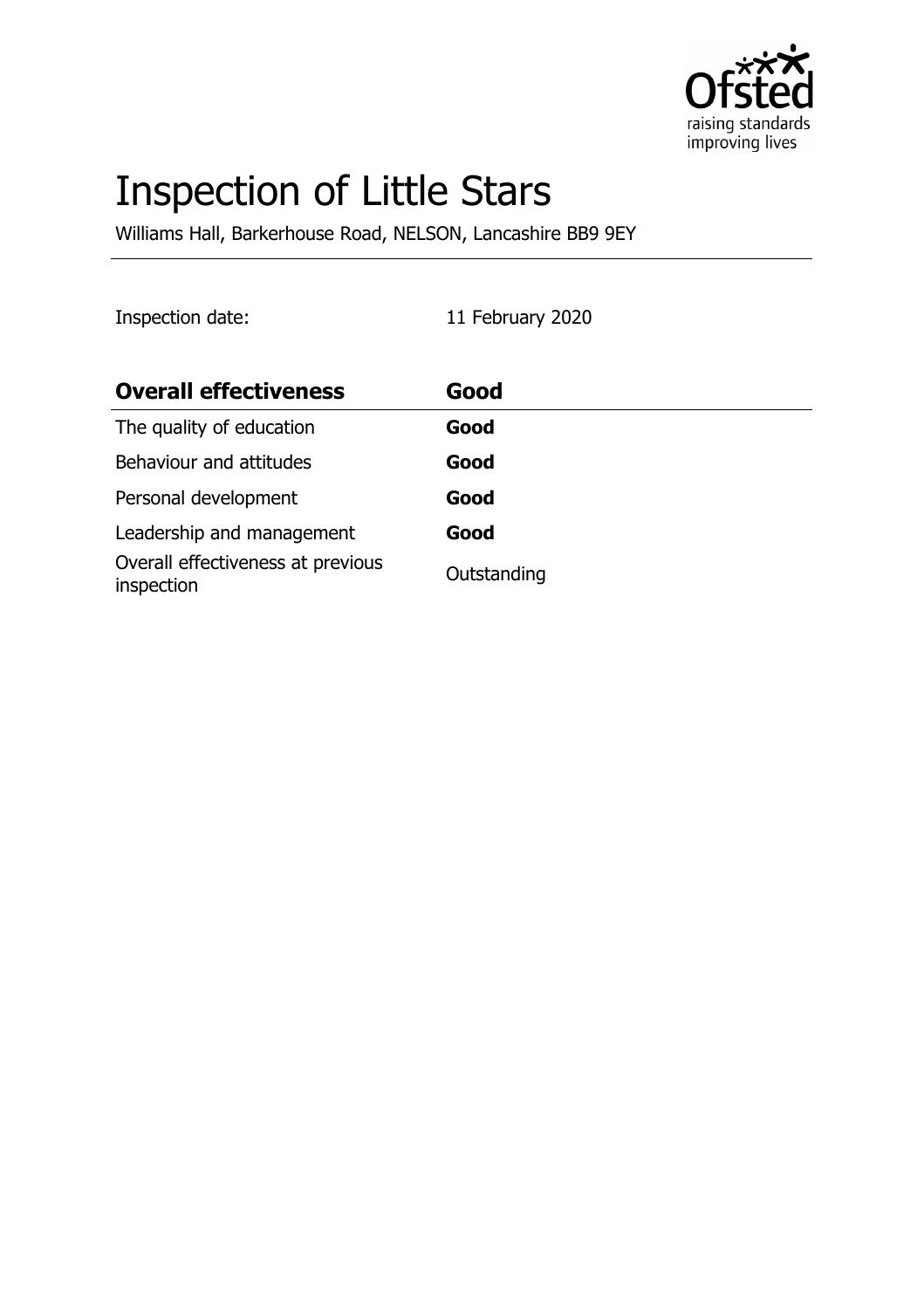

# **What is it like to attend this early years setting?**

#### **The provision is good**

Children are happy and settle quickly. They confidently greet staff and choose from a good range of toys and resources. Children demonstrate that they feel safe and secure. They interact well with staff, who are responsive to children's emerging interests and individual needs. Close bonds are established between all staff and children. Children are able to communicate their wants and needs and this is further explored as they make their own choices and decisions. Children are beginning to learn how to cooperate, share and take turns.

Staff provide children with a variety of healthy snacks. They encourage children to be independent during this time and to help with small tasks. For instance, children collect their own dishes and tidy away after they have finished. Staff support children's understanding of safe practice. They guide and assist children as they handle knives to put spread on toast and while cutting up a banana. Children show delight and confidence in their skills through the positive praise they receive.

Leaders are committed to ensure that all children, particularly those with special educational needs and/or disabilities and children who speak English as an additional language, have access to their full entitlement to early education. Parents strongly recommend the nursery. Staff establish excellent relationships with parents and all the other professionals working with the children. This helps form the basis for children's continued success.

#### **What does the early years setting do well and what does it need to do better?**

- Partnerships with parents are strong. Leaders and staff help parents to access additional services and other professionals to support the whole family. Parents are very pleased with the close bonds their children have established with staff. They complement staff on their care, friendliness and professionalism. Communication systems are good. Staff and parents work together to strengthen children's learning further at home.
- Children benefit from weekly forest school sessions provided at a local park. During this time children learn to take risks and explore and investigate in a natural environment. Some of the forest school resources are also provided in the outdoor play area. This encourages children to explore natural materials, build dens and enjoy using magnifying glasses to investigate what they find. Children are physically active and develop their large and small muscles well. They confidently use wheeled toys and carefully manoeuvre around obstacles.
- Staff reinforce children's developing communication and literacy skills well. Staff use sign language and pictures to enable children with limited speech to engage in activities. These initiatives are shared with parents to further support learning at home. Children enjoy singing number songs and listening to stories. Children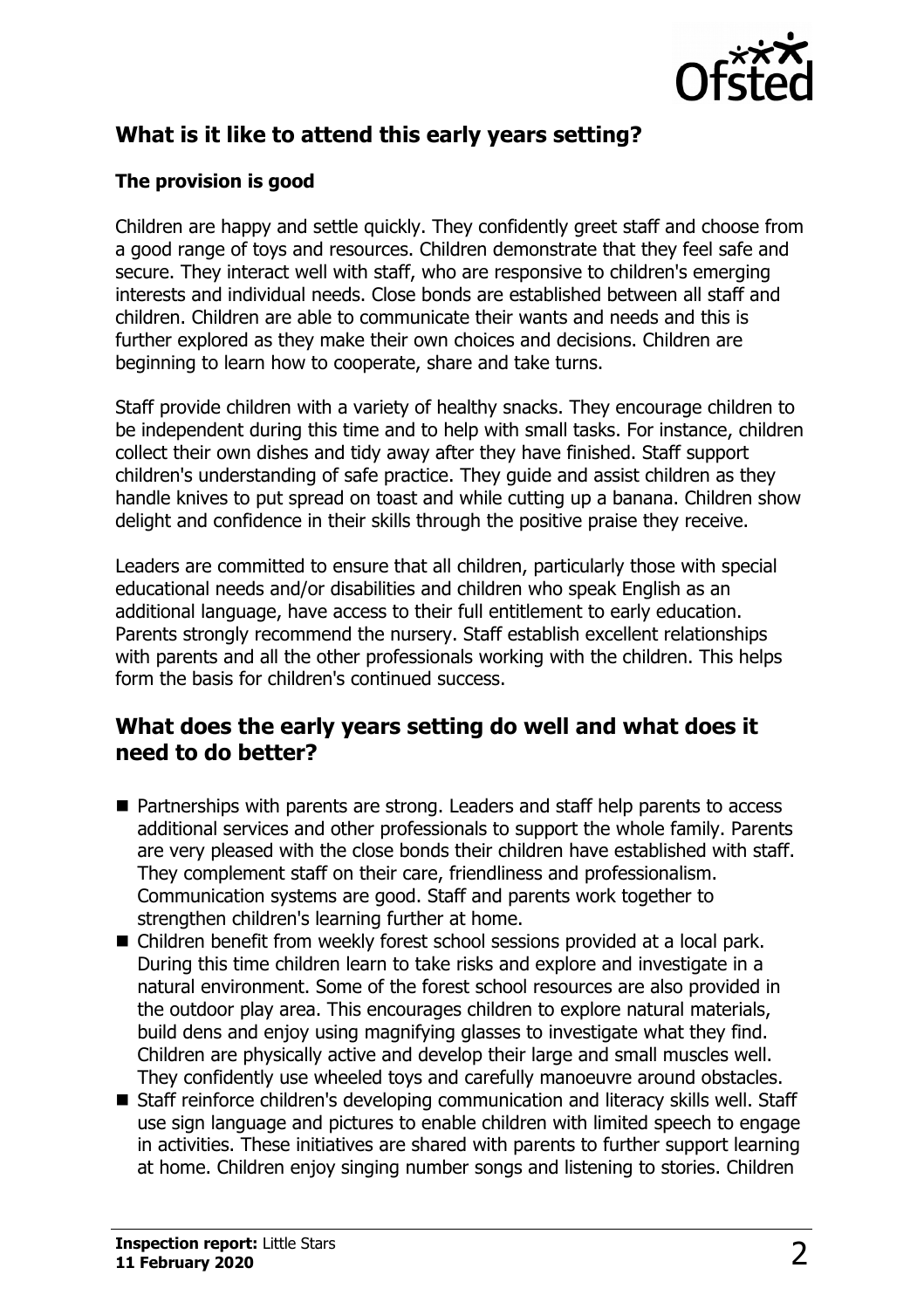

enjoy building with bricks and dress up as workmen in hard hats and high visibility vests. This helps to support children's creative imagination.

- Children explore and investigate different textures and materials, such as modelling dough and paint. Staff arrange resources and the environment to enable freedom of movement and accessibility. For example, mark making materials and paper are placed on the floor for all children to use. Outdoors, children use the laminated work sheets and markers provided to record what they can see and hear while observing outside.
- The leaders have embedded a process of professional development and supervision for the staff team. Staff are afforded regular feedback on their performance through observation. They are set realistic targets for improvement that are monitored and reviewed. Staffs well-being is of paramount importance. Overall, staff recognise when further support may be needed to help children to develop and thrive. However, some staff do not consistently recognise opportunities to extend children's learning further during play, routines and group activities.
- $\blacksquare$  Children enjoy outings to places of interest, such as the forest school, library and local shops. The play environment is spacious, interesting and appealing. Children make choices and decisions about their play and the resources meet children's individual needs and interests. However, the environment does not fully reflect the difference and diversity of the children that attend the setting.

## **Safeguarding**

The arrangements for safeguarding are effective.

Staff and leaders have a good understanding of how to keep children safe. They have a secure knowledge of child protection and the wider issues for safeguarding children. They are aware of the procedures to follow if they have any concerns about a child's welfare. Leaders ensure that all persons and staff associated with the setting are suitable to work with children. All visitors to the setting are made aware of the code of conduct that they must follow while on the premises. Staff complete safety checks to identify and minimise any possible risks. This, and risk assessing all outings off the premises, helps to keep children safe and protected.

# **What does the setting need to do to improve?**

#### **To further improve the quality of the early years provision, the provider should:**

- $\blacksquare$  strengthen staff's teaching skills and support them to maximise opportunities to extend and challenge children's learning even further
- $\blacksquare$  enhance children's understanding and appreciation of the similarities and differences between themselves and others, and among families, communities and traditions, to gain a better understanding of the wider world.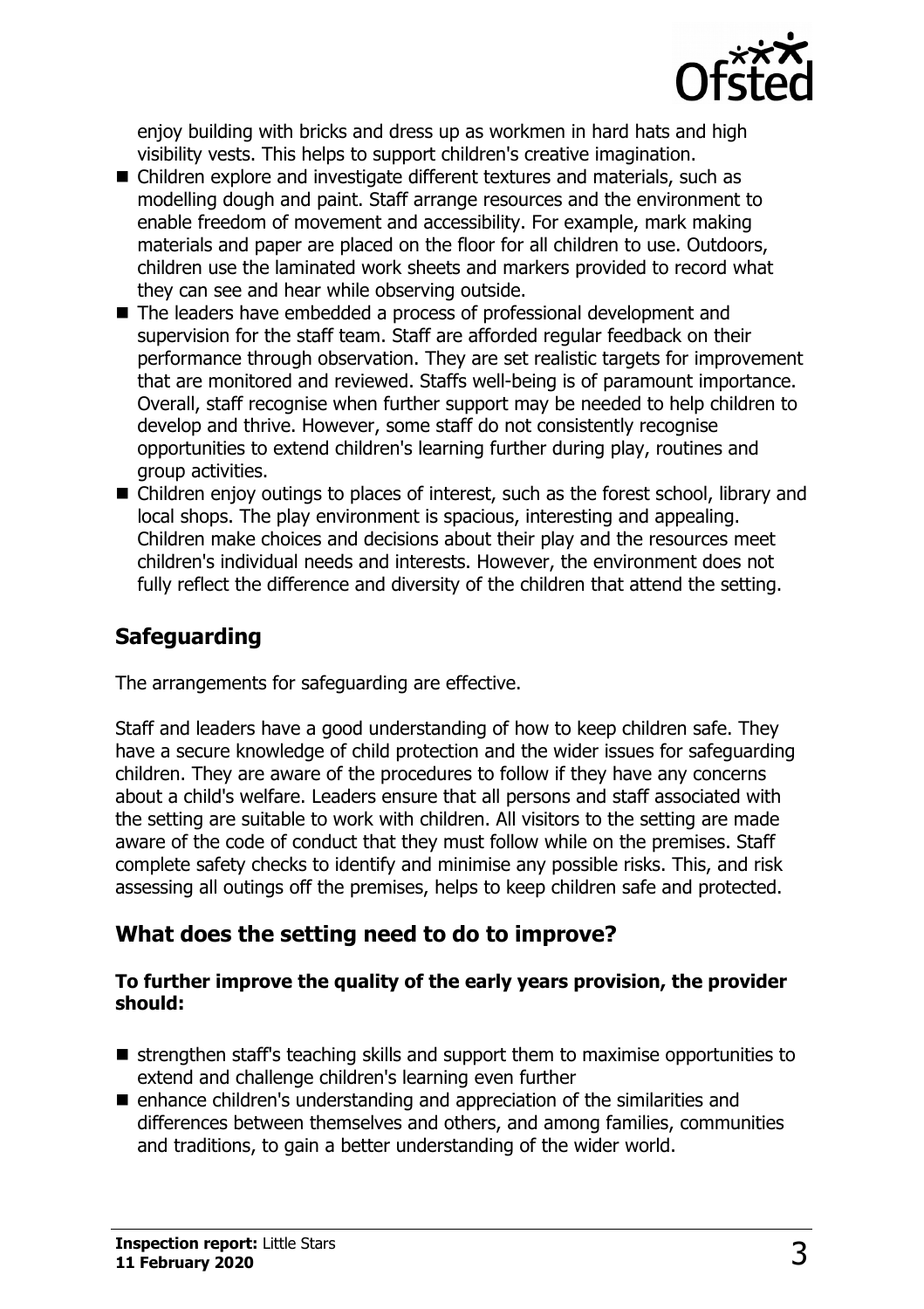

| <b>Setting details</b>                       |                                                                                      |
|----------------------------------------------|--------------------------------------------------------------------------------------|
| Unique reference number                      | EY368779                                                                             |
| <b>Local authority</b>                       | Lancashire                                                                           |
| <b>Inspection number</b>                     | 10129268                                                                             |
| <b>Type of provision</b>                     | Childcare on non-domestic premises                                                   |
| <b>Registers</b>                             | Early Years Register, Compulsory Childcare<br>Register, Voluntary Childcare Register |
| Day care type                                | Sessional day care                                                                   |
| Age range of children                        | $2$ to 4                                                                             |
| <b>Total number of places</b>                | 40                                                                                   |
| Number of children on roll                   | 32                                                                                   |
| Name of registered person                    | The Rocking Horse Club - Pendle Ltd                                                  |
| Registered person unique<br>reference number | RP901826                                                                             |
| Telephone number                             | 01282 616 130                                                                        |
| Date of previous inspection                  | 4 April 2016                                                                         |

### **Information about this early years setting**

Little Stars registered in 2008 and forms part of the extended services of Walton Lane Nursery School and The Rocking Horse Club. The setting employs six members of childcare staff, who hold appropriate early years qualifications from level two to level six. The setting opens from Monday to Friday, term time only. Sessions are from 9am until 12 noon and from 12.45pm until 3.45pm. The setting provides funded early education for two-, three- and four-year-old children.

# **Information about this inspection**

**Inspector** Carys Millican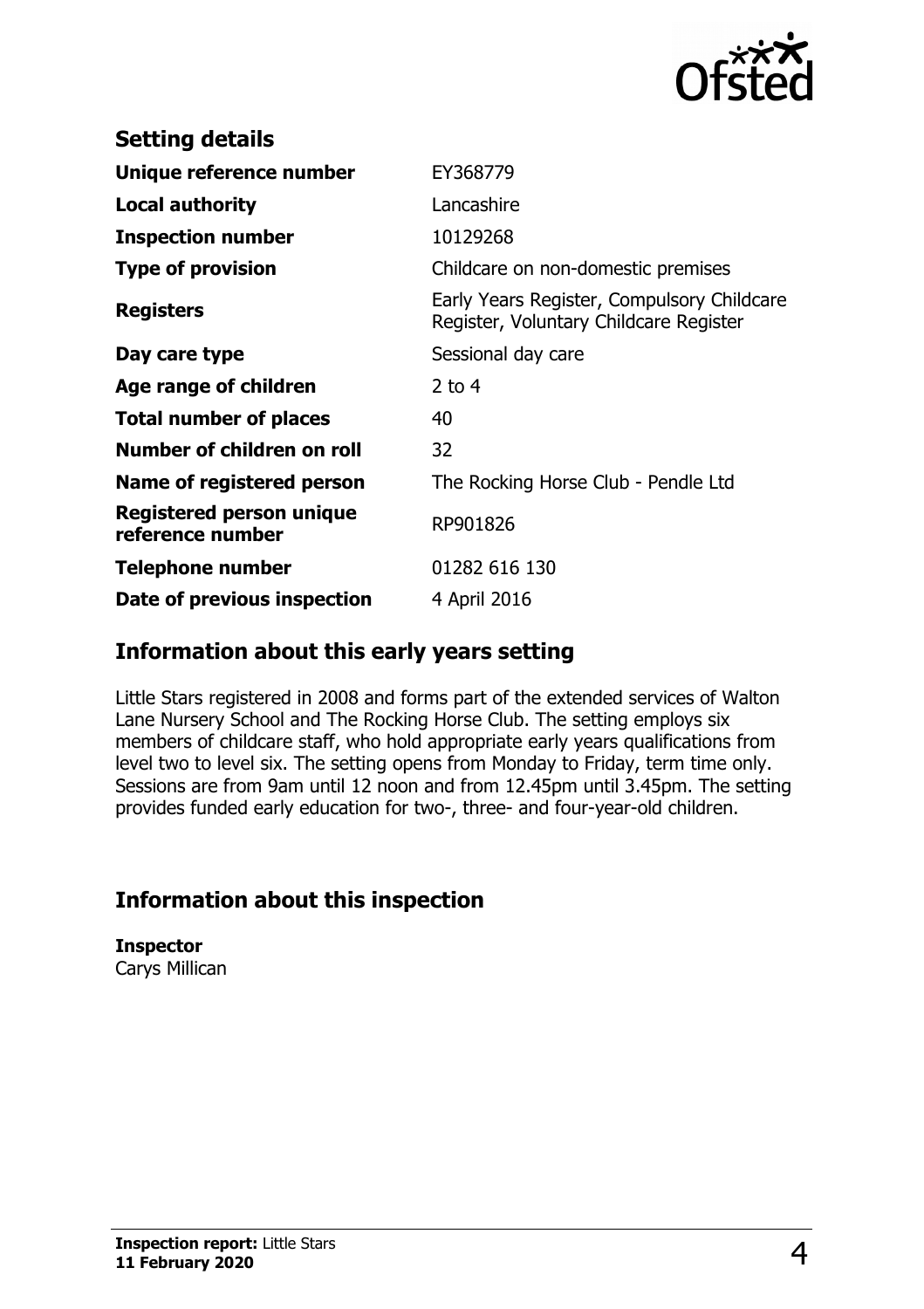

#### **Inspection activities**

- $\blacksquare$  The inspector observed the quality of teaching during activities indoors and outdoors and assessed the impact this has on children's learning.
- $\blacksquare$  The inspector spoke with children and staff at appropriate times throughout the inspection.
- $\blacksquare$  The headteacher and early years teacher completed a learning walk with the inspector. The early years teacher completed a number of joint observations of staff's practice with the inspector.
- $\blacksquare$  A number of meetings were held with the headteacher, designated safeguarding leads and the early years teacher. During these meetings, discussions were held about the leadership and development of the setting and safeguarding procedures. The inspector checked information on the suitability of staff and those associated with the setting.
- $\blacksquare$  The inspector took into account the views of parents spoken to on the day of the inspection.

We carried out this inspection under sections 49 and 50 of the Childcare Act 2006 on the quality and standards of provision that is registered on the Early Years Register. The registered person must ensure that this provision complies with the statutory framework for children's learning, development and care, known as the early years foundation stage.

If you are not happy with the inspection or the report, you can [complain to Ofsted.](http://www.gov.uk/complain-ofsted-report)